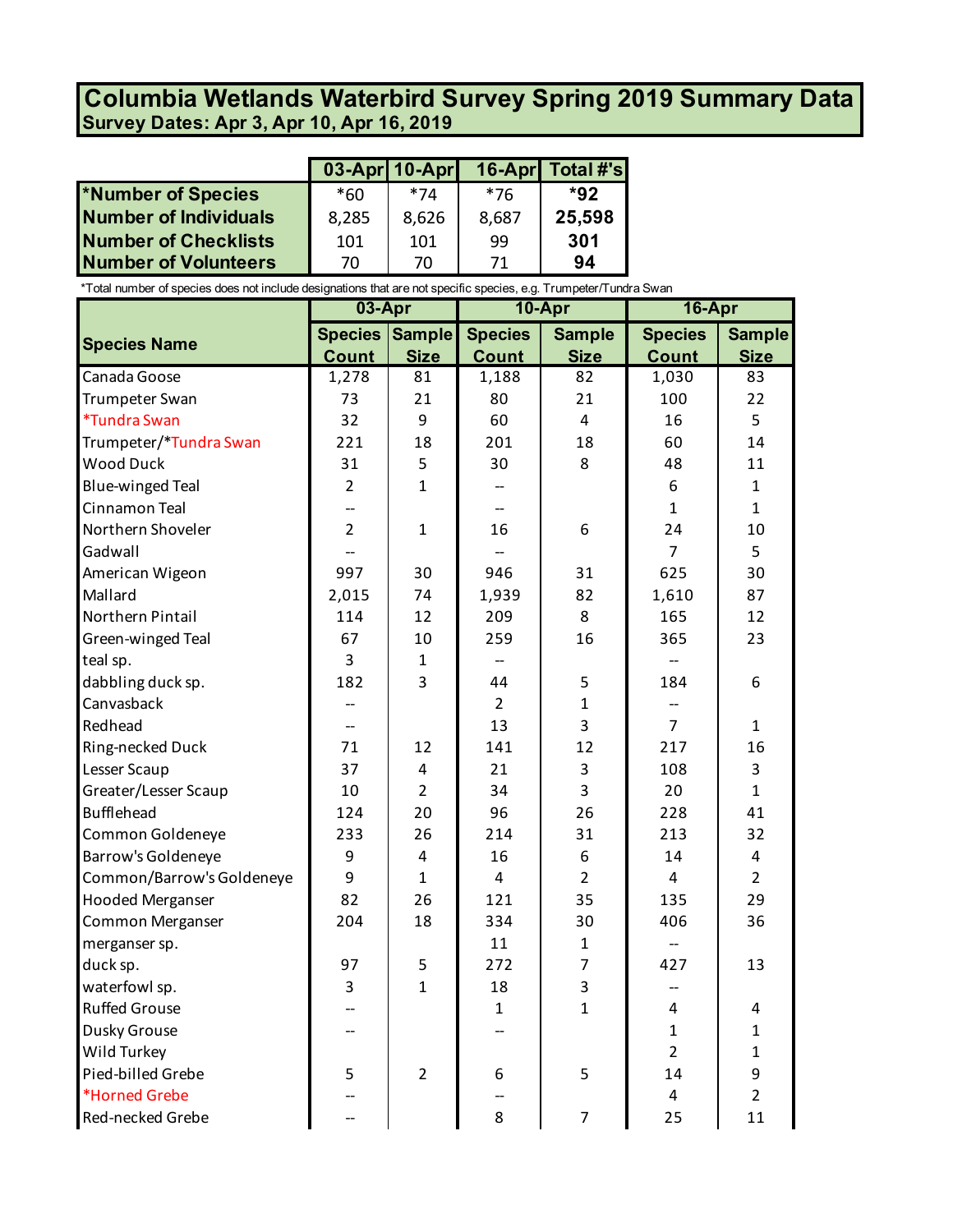| *Horned/*Eared Grebe          |                          |                | 3                       | 1              |                |                |
|-------------------------------|--------------------------|----------------|-------------------------|----------------|----------------|----------------|
| grebe sp.                     |                          |                | 3                       | $\overline{2}$ |                |                |
| Rock Pigeon                   |                          |                | $\overline{2}$          | $\mathbf 1$    |                |                |
| Mourning Dove                 |                          |                |                         |                | 3              | $\overline{2}$ |
| American Coot                 | 562                      | 4              | 460                     | 3              | 993            | 8              |
| Sandhill Crane                | 6                        | 3              | $\mathbf{1}$            | $\mathbf{1}$   | 14             | 10             |
| <b>Black-necked Stilt</b>     |                          |                |                         |                | 4              | $\mathbf{1}$   |
| Killdeer                      | 16                       | 9              | 13                      | 8              | 4              | 3              |
| Wilson's Snipe                |                          |                | $\mathbf{1}$            | $\mathbf{1}$   | $\mathbf{1}$   | $\mathbf 1$    |
| Lesser Yellowlegs             |                          |                | 6                       | $\mathbf{1}$   |                |                |
| Ring-billed Gull              | --                       |                | 13                      | $\overline{2}$ | $\overline{2}$ | 1              |
| *California Gull              | --                       |                | 118                     | $\overline{2}$ | $\mathbf{1}$   | $\mathbf{1}$   |
| gull sp.                      | 12                       | 4              | 312                     | 8              | 27             | $\overline{4}$ |
| Common Loon                   | $\overline{\phantom{0}}$ |                | 10                      | 8              | 39             | 22             |
| *Great Blue Heron             | 34                       | 4              | 38                      | 5              | 31             | 5              |
| <b>Turkey Vulture</b>         | $\mathbf{1}$             | $\mathbf{1}$   | --                      |                | 4              | $\overline{3}$ |
| Osprey                        | 1                        | $\mathbf{1}$   | 13                      | 12             | 24             | 16             |
| Northern Harrier              | 3                        | 3              | 4                       | 4              | 6              | 5              |
| Cooper's Hawk                 |                          |                |                         |                | $\mathbf{1}$   | $\mathbf{1}$   |
| Sharp-shinned/Cooper's Hawk   | --                       |                | $\mathbf{1}$            | $\mathbf{1}$   |                |                |
| <b>Bald Eagle</b>             | 91                       | 40             | 66                      | 38             | 66             | 37             |
| Golden/Bald Eagle             | $\overline{2}$           | $\overline{2}$ | --                      |                | 1              | 1              |
| Red-tailed Hawk               | $\overline{2}$           | $\overline{2}$ | 5                       | 4              | $\overline{2}$ | $\overline{2}$ |
| hawk sp.                      | $\overline{2}$           | $\overline{2}$ | $\overline{\mathbf{4}}$ | 4              | 3              | 3              |
| <b>Great Horned Owl</b>       | $\mathbf{1}$             | $\mathbf{1}$   | $\mathbf{1}$            | $\mathbf{1}$   | $\mathbf{1}$   | $\mathbf{1}$   |
| <b>Belted Kingfisher</b>      | 13                       | 10             | 14                      | 12             | 5              | 5              |
| Red-naped Sapsucker           | 3                        | 3              | $\overline{2}$          | $\mathbf{1}$   | 7              | 4              |
| Downy Woodpecker              | 6                        | 4              | $\mathbf{1}$            | $\mathbf{1}$   | 5              | 4              |
| Hairy Woodpecker              | 3                        | $\overline{2}$ | $\overline{2}$          | $\overline{2}$ | 5              | 5              |
| Downy/Hairy Woodpecker        | $\overline{2}$           | $\mathbf{1}$   | $\overline{2}$          | $\mathbf 1$    |                |                |
| Pileated Woodpecker           | $\overline{4}$           | 4              | 9                       | $\overline{7}$ | 6              | 5              |
| Northern Flicker              | 61                       | 39             | 50                      | 31             | 49             | 28             |
| woodpecker sp.                | 4                        | 4              | 6                       | 6              | 7              | 6              |
| American Kestrel              |                          |                |                         |                | 1              | 1              |
| Merlin                        | $\overline{2}$           | $\overline{2}$ | $\mathbf{1}$            | $\mathbf{1}$   | $\overline{2}$ | $\overline{2}$ |
| Steller's Jay                 | $\overline{3}$           | $\mathbf{1}$   |                         |                |                |                |
| <b>Black-billed Magpie</b>    | 39                       | 22             | 45                      | 25             | 29             | 15             |
| Clark's Nutcracker            | $\mathbf{1}$             | $\mathbf{1}$   | 3                       | 3              | 4              | 3              |
| American Crow                 | 155                      | 38             | 143                     | 31             | 145            | 41             |
| Common Raven                  | 52                       | 18             | 48                      | 20             | 42             | 18             |
| crow/raven sp.                |                          |                | 20                      | $\mathbf{1}$   | 37             | 3              |
| Northern Rough-winged Swallov | --                       |                | $\overline{2}$          | $\mathbf{1}$   | $\mathbf{1}$   | $\mathbf{1}$   |
| <b>Tree Swallow</b>           | 181                      | 15             | 114                     | 13             | 174            | 13             |
| Violet-green Swallow          | 34                       | $\overline{2}$ | 24                      | $\overline{2}$ | 85             | 5              |
| Tree/Violet-green Swallow     | 18                       | $\overline{2}$ | $\overline{2}$          | $\mathbf{1}$   | 50             | $\mathbf{1}$   |
| swallow sp.                   | 33                       | $\overline{7}$ | 24                      | 3              | 95             | $\overline{7}$ |
| Black-capped Chickadee        | 55                       | 19             | 35                      | 12             | 32             | 17             |
| Mountain Chickadee            | 13                       | 5              | $\overline{7}$          | 3              | 13             | 6              |